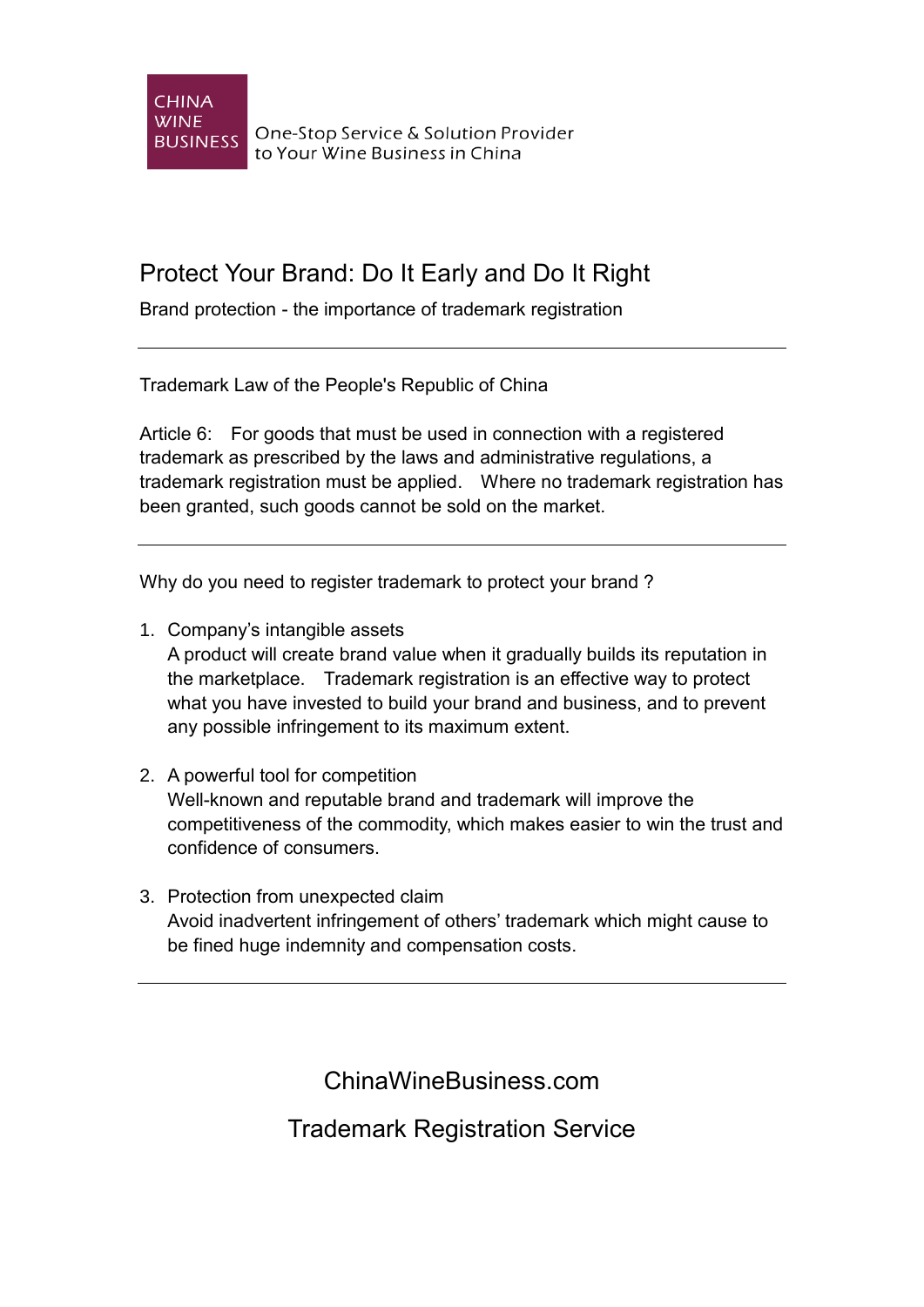## **TRADEMARK REGISTRATION** CNY 3,900 Yuan or EUR 530 **PACKAGE** or USD 590 or AUD 820

## **The Processes:**

- Trademark check (1 day) Free of charge

Enter a service agreement for Trademark registration in China and pay package service fee in full amount.

- $-$  Preparation of application materials (3 to 5 days, subjects to the receipt of complete information and materials from the applicant company)
- Submission of complete application materials
- $-$  Trademark registration initial check (1 month)
- Issue Trademark Registration Application Acceptance Letter
- Substantive examination of trademark (9 12 months)
- Announcement period (3 months)
- Issue and grant registered Trademark certificate

Remarks: Trademark's formats include:

- 1. Words only (in letters/numbers);
- 2. logo of the company or the product;
- 3. Combination of the above two.

A successful trademark registration may include a multiple application of the above which our team will advise to our clients. Inclusive of a Chinese title/name is also an added advantage to the winery's interest should this Chinese name/title be available.

For further detailed information and any queries, please contact: [info@ChinaWineBusiness.com](mailto:info@ChinaWineBusiness.com) and we'll reply to all your inquiries.